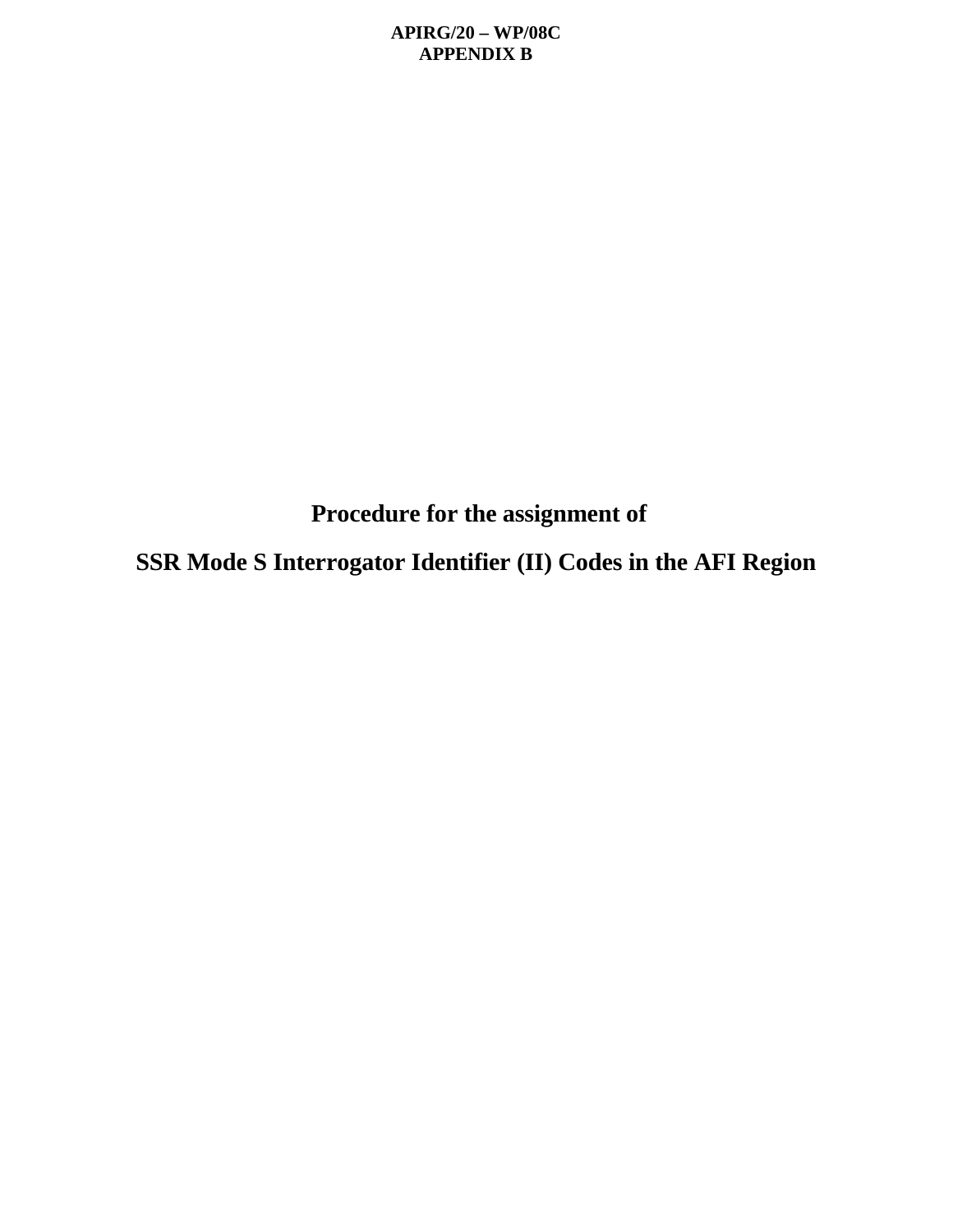#### **1 Introduction**

1.1 The AFI Region has adopted a planning criteria for the international coordination of the assignment of SSR Mode S Interrogator Identifier (II) codes.

1.2 The planning criteria for the assignment of SSR Mode S Interrogator Identifier (II) codes are contained in Annex 10, Volume IV and, to some extent, further clarified in Aeronautical Surveillance Manual, ICAO Doc. 9924. These provisions in Annex 10 relevant to the international coordination of II-codes stipulate:

- a) 2.1.2.1.2 The assignment of Interrogator Identifier (**II**) codes, where necessary in areas of overlapping coverage, across international boundaries of flight information regions, shall be the subject of regional air navigation agreements
- b) 2.1.2.1.3 The assignment of Surveillance Identifier (**SI**) codes, where necessary in areas of overlapping coverage, shall be the subject of regional air navigation agreements.

1.3 The **SI** lockout facility cannot be used unless all Mode S transponders within coverage range are equipped for this purpose. For this reason, the planning criteria for the AFI Region only apply, by the time being to the use of SSR Mode S II codes **1-16**. These criteria cannot be used for the planning of SI codes **17 – 63**.

1.4 Although the provisions in Annex X Vol. IV § 2.1.2.1.2 and 2.1.2.1.3 seem to be somewhat overlapping,.the main requirement is that where several SSR Mode S ground stations have overlapping coverage, international or reginal coordination to allocate different II codes may be required to ensure that all SSR Mode S ground stations can provide surveillance on the aircraft independent from each other. 1.5 The AFI Regional Air Navigation Plan needs to include:

- a) Regional Agreement of the SSR Mode S II-code assignment planning criteria to be applied in the international coordination
- b) Procedure for the coordination of SRR Mode S II-code assignments.

#### **2. Procedure for assignment of SSR Mode S Interrogator Identifier (II) Codes in the AFI Region**

2.1 The procedure for the assignment of SSR Mode S Interrogator Identifier (II) Codes in the AFI Region aim to ensuring that the introduction of the SSR Mode S stations meets the agreed objectives of the AFI surveillance strategy.

2.2 The application of this procedure should ensure that neighboring SSR Mode S stations II code assignment meets the planning criteria agreed for international coordination at the regional and interregional level.

2.3 This procedure aims to ensure that within a States or group of AFI States hosting or intending to host and operate SSR Mode S stations, II codes are assigned with regard to the planning criteria and the operational objectives and requirements of the AFI Region.

2.4 States/Administrations who intend implement and operate SSR Mode S station (s) will send the request to the ICAO concerned Regional Office (ESAF, WACAF).

This request will contain: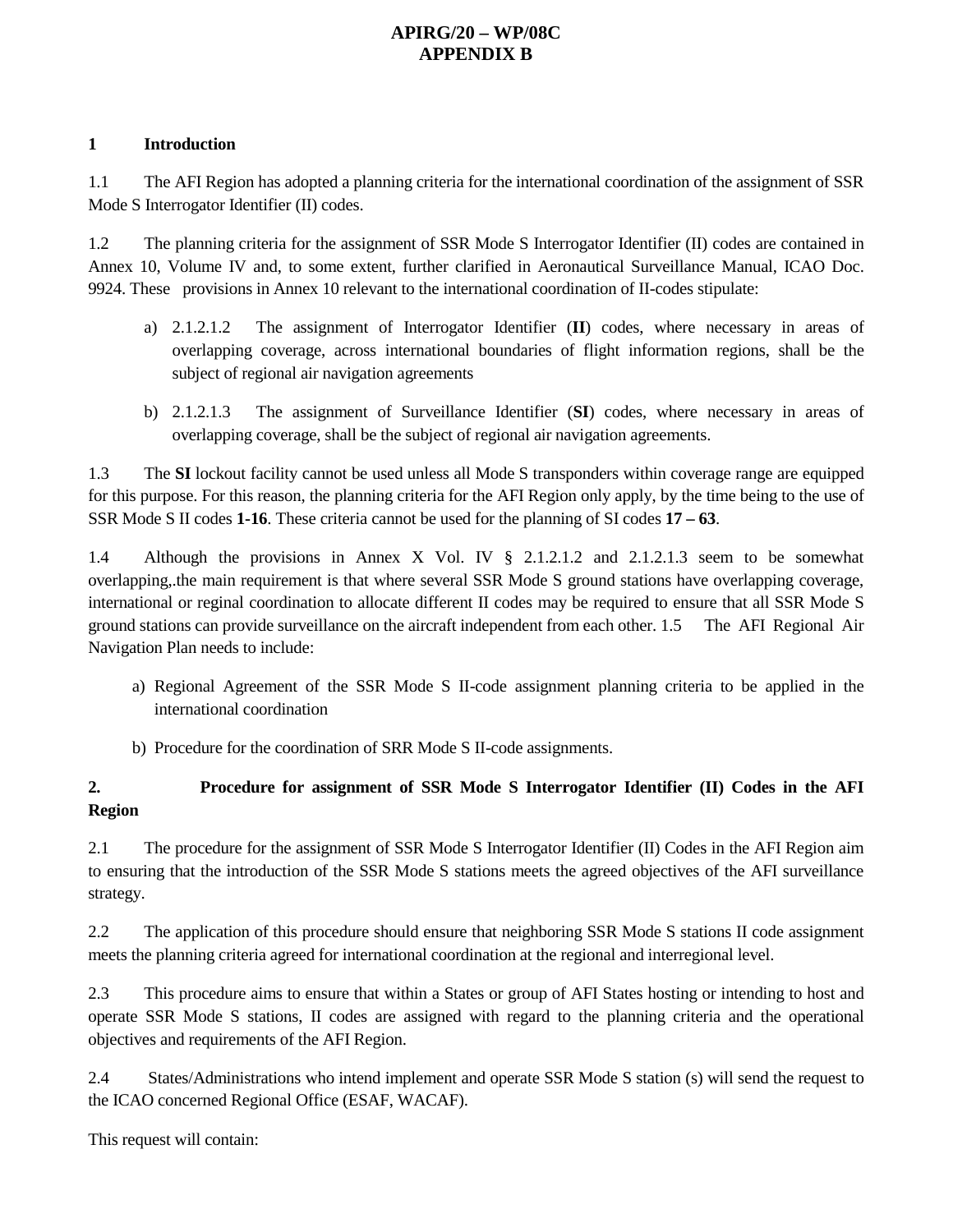The list of SSR Mode S installed or intended to be installed with their coordinates into WGS 84 format**.**

The **AFI II Codes Application Form** (**AFI-II CAF**) duly filled up with all relevant details may be useful (**See Appendix A**).

2.5 The Regional Office will assess the request, assign the II code and notify to the State and keep a temporary record. The Regional Office will keep in the Regional Data Base a final record of the assignment after confirmation of the effective implementation of the code by the State and inform if needed the concerned neighboring Region.

The steps of the procedure are summarized at **Appendix B.**

-------------------------END-------------------------------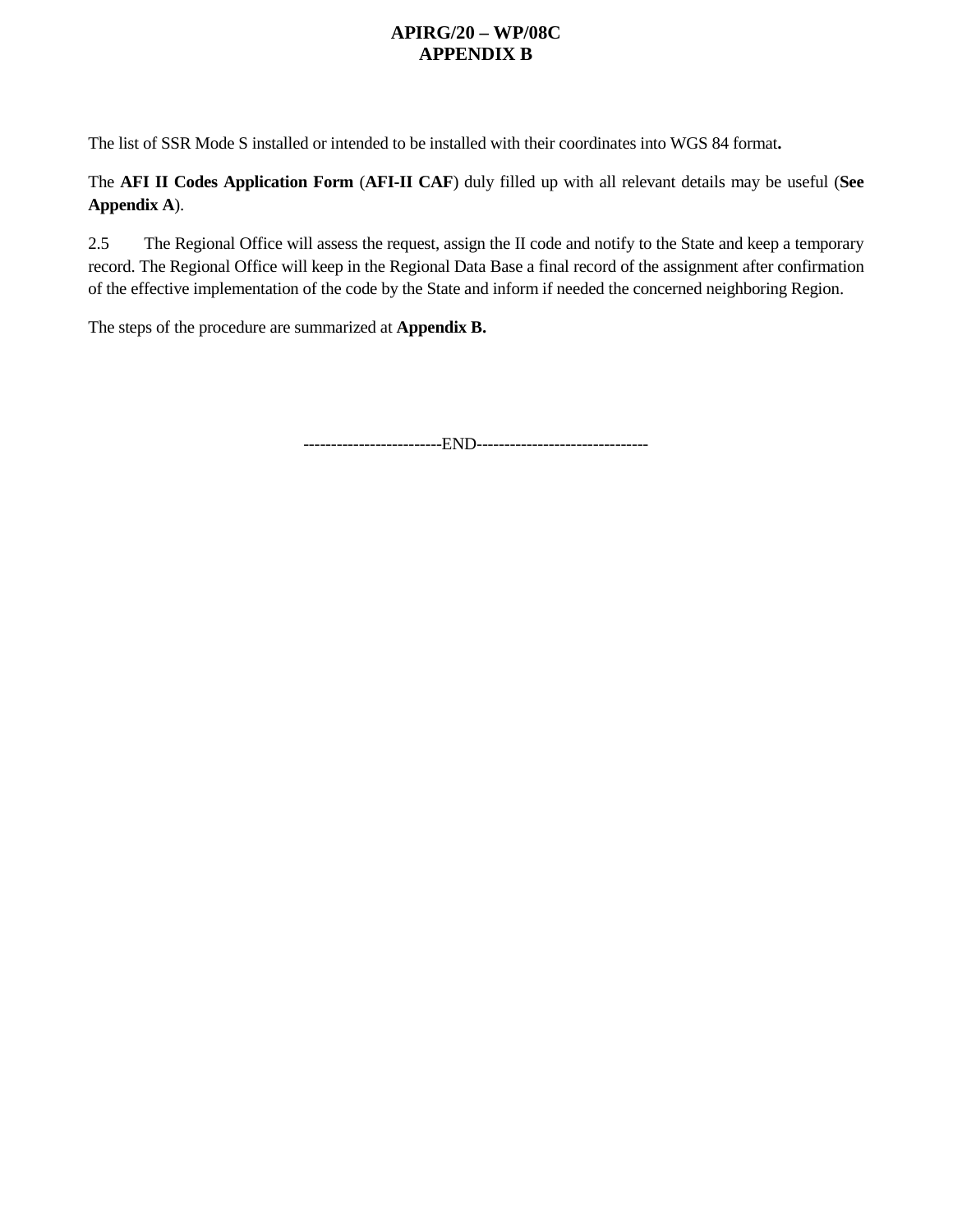### **Appendix A**

### **AFI II Codes Application Form** (**AFI-II CAF**)

| <b>Station Name</b>                 |           |           |                           |
|-------------------------------------|-----------|-----------|---------------------------|
|                                     | Latitude  | longitude | <b>Comments</b>           |
| <b>Station Location</b>             |           |           | <b>WGS84 Format</b>       |
| <b>Station Height</b>               | M         |           |                           |
| <b>Radio Range</b>                  | NM        |           |                           |
| <b>Designated Operational Range</b> | <b>NM</b> |           |                           |
| <b>Clustering</b>                   | Y/N       |           |                           |
| <b>Clusterd Stations</b>            |           |           | <b>Names and location</b> |